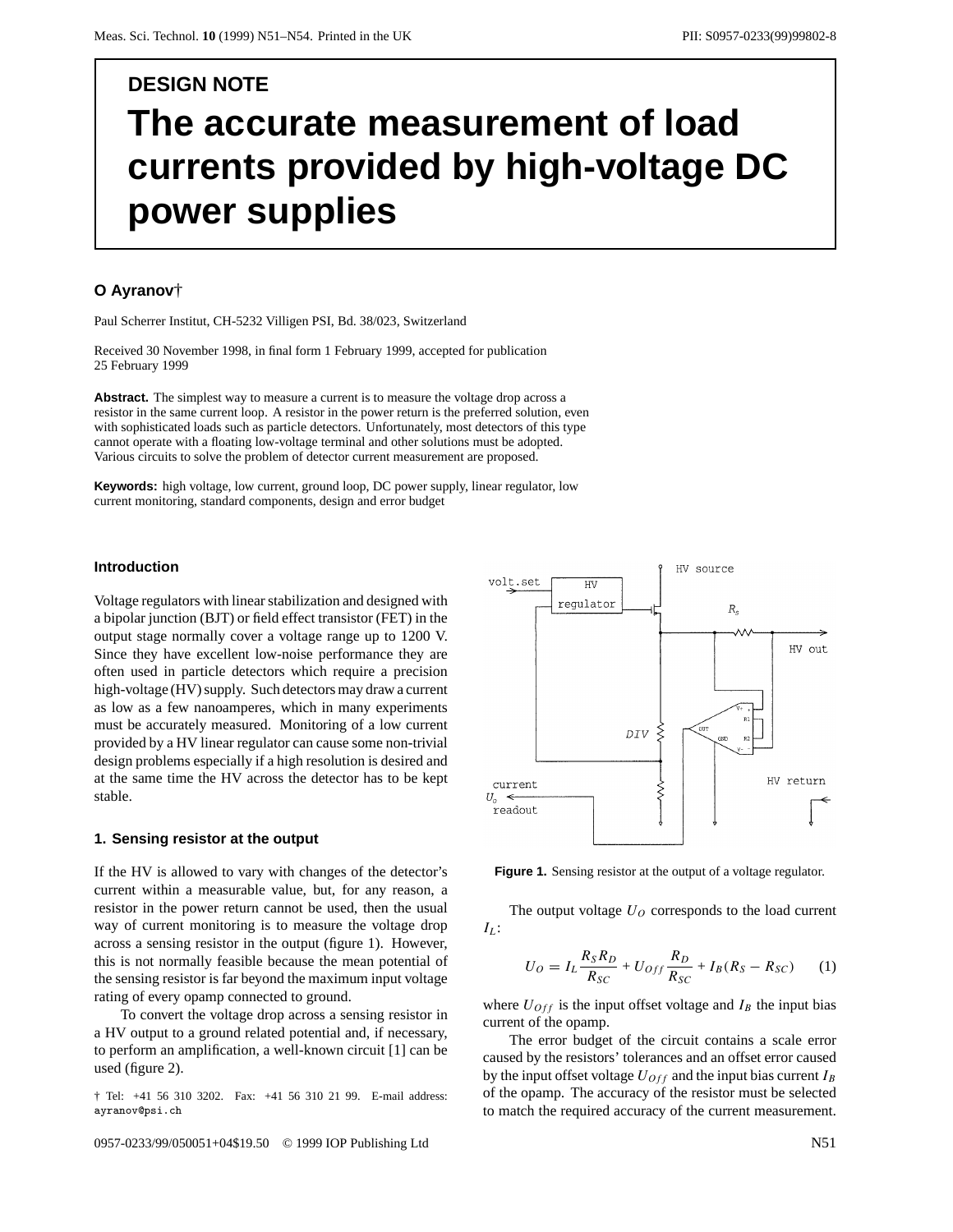

**Figure 2.** Sensing resistor at the output of a HV regulator.

The choice of the opamp is more critical because the following features must be taken into account.

- *Input offset voltage and input bias current.* The best way to avoid these error sources is to use a FET opamp with external offset adjustment by a potentiometer.
- *Input/output performance.* The input common mode voltage range and the output voltage swing must include the positive supply rail.
- *Supply current.* Because the negative supply has to float parallel to the positive supply, a Zener diode connected between the supply pins and to a high value resistor connected to ground represents a possible solution. In this case the opamp has to be a low-power type.

One advantage of this circuit is the possibility to connect several detectors with their own current measurements to one HV regulator. The circuit is relatively simple, but its application is limited because p-channel FETs with a breakdown voltage over 500 V are not yet commercially available.

#### **2. I-to-V converter in the power return**

If a resistor's voltage drop reduces the stability of the output voltage to an unacceptable level, then it cannot be used in the output. A simple way to provide HV on a floating load and to measure the load current is to place an *I* -to-*V* converter in the power return of the regulator (figure 3). The inverting input of the opamp is a virtual ground, so there is no decrease of the output voltage across the detector as there would be with a resistor in the output.

The output voltage  $U<sub>O</sub>$  as a function of the load current *IL* is given by:

$$
U_O = I_L R_{Fb} + U_{Off} + I_B R_{Fb} \tag{2}
$$

where  $I_B$  is the input bias current of the opamp.

The error budget looks much better than in the circuit of figure 2 (equation (1)). Resolving low currents down to a few nanoamperes is possible without using exotic components as long as the input bias current  $I_B$  of the opamp is negligible compared with the measured current. The accuracy of the measured voltage as a function of the current flowing to



**Figure 3.** *I* -to-*V* converter in the HV power return.

ground depends on the precision of the feedback resistor and on the input offset of the opamp—both values are easy to control by selecting the proper type of components. However, this simple and reliable design cannot be used if the detector is *a priori* grounded (to physical ground) or if, in the case of a multichannel power supply, the detector modules have a common power return. Both conditions often occur in the use of particle detectors where proper grounding of the detector is an important condition for the reliable performance of its wideband readout electronics.

#### **3. I-to-V converter at the HV output**

Nevertheless the *I* -to-*V* converter with an opamp is not a useless design: the opamp simply has to be moved from the power return to the HV output of the regulator (figure 4). In this case the HV output is connected to the inverting input of the opamp and the feedback resistor  $R_{Fb}$  is the source of the output current. As with the circuit in figure 3 the voltage across the feedback resistor corresponds to the current drawn by the detector. Relative to ground, the opamp's output voltage is the sum of its own output voltage and the pre-set output HV. To subtract the last term and to get the difference value relative to ground, this sum voltage is applied to a second voltage divider with a division ratio *RAT*<sub>2</sub> nominally equal to the main voltage divider ratio *RAT*<sub>1</sub>. An instrumentation amplifier connected to the lower ends of both dividers performs the subtraction and compensates for the attenuation of the dividers, amplifying the result by a factor *AIA* which is also nominally equal to the dividers' ratio. Thus the output voltage of the instrumentation amplifier should be equal to:

$$
U_O = \left(\frac{I_L R_{Fb} + I_B R_{Fb} + U_{Off} + U_{HV}}{RAT_2} - \frac{U_{HV}}{RAT_1}\right) A_{IA}.
$$
\n(3)

As the error budget shows, a serious drawback of this circuit is its sensitivity to the difference between the effective values of  $RAT_1$  and  $RAT_2$ , since the instrumentation amplifier which compensates the attenuation of both dividers amplifies this difference as well. A manual correction made with a balancing potentiometer between the ground terminals of both dividers is an appropriate cure.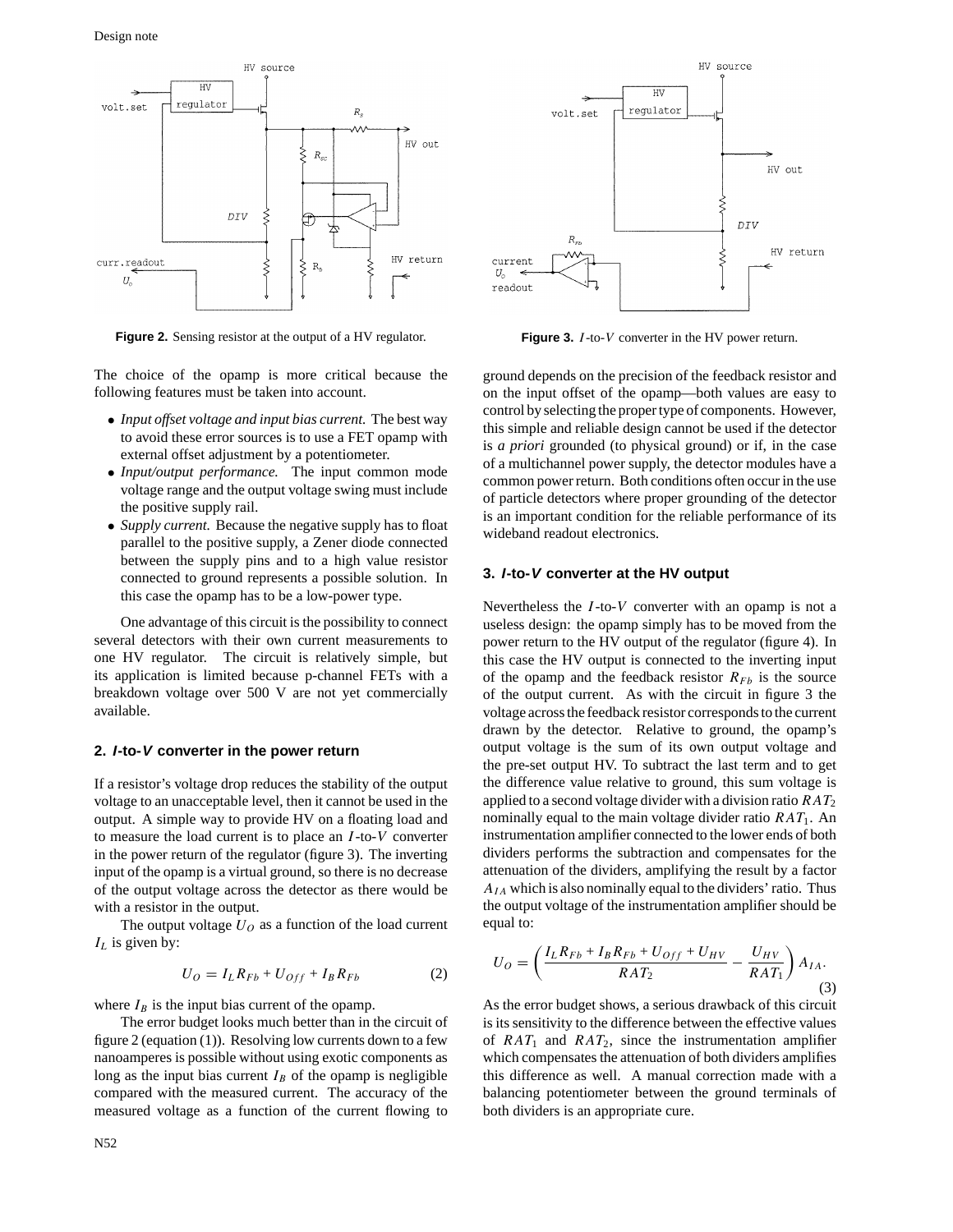

**Figure 4.** *I* -to-*V* converter in the HV output.

Obviously, the opamp used in this circuit cannot be of arbitrary type.

- It has to be an ultra micropower type, because the only way to supply it is to use the same current flowing through the main voltage divider (a few microamperes).
- Its common mode input voltage range and its output voltage swing have to include the negative supply rail. The choice of such opamps has been small up to now, but might increase in the near future with the rapid development of micropower devices.

The opamp MAX 406 ACP (Maxim) meets all these requirements quite well. It is an input and output rail-torail amplifier with a supply current of 1.2  $\mu$ A [2]. This opamp was used for tests of this design. A 1 M $\Omega$  0.1% precision resistor in the feedback provides a 1 V  $\mu$ A<sup>-1</sup> output swing. To regain the attenuation introduced by the two dividers (Caddoc, thick film,  $1 M\Omega$ , ratio 1:100) a chopperstabilized instrumentation amplifier, type LTC1100 (Linear Technology) with a gain of  $\times 100$  was used. The design provides a measurement accuracy better than 2 nA over an output current range of  $0-1$   $\mu$ A.

#### **4. Sensing drain resistor**

For regulators using a FET (but not a BJT) in the output stage there is another possible solution to the problem described above (figure 5). In this circuit a resistor is inserted in the drain of the output FET, where it does not affect the performance of the regulator. The voltage drop across the drain resistor corresponds to the sum of the divider current and the load current. If an analogue to digital converter (ADC) is shifted up to the potential of the non-stabilized HV source, this drop can be measured directly as a negative voltage relative to the ground of the shifted ADC. Because the divider current depends only on the pre-set output HV, and because the regulator's design usually includes an ADC for the readout of this value, digital subtraction of the divider current from the sum is a task for a processor which controls the operation of both ADCs.

The problem of processing the digital readout and control signals of the ADC on a high potential is easily handled with a few optocouplers. However, the supply of the few opamps,



**Figure 5.** Current readout via a drain resistor.

optocouplers and the ADC on the potential of the HV source requires special attention. If all the electronics must work in a strong magnetic field of a few tesla, as is often the case with particle detectors, iron or ferrite transformers cannot be employed. The use of capacitor-coupled charge pumps, piezo transformers, or photovoltaic devices is recommended.

The main problem with the readout of the load current via the voltage drop across a drain resistor is not the requirement of a floating supply, but the fact that only part of this drop is caused by the load current. The remaining part is caused by the divider current:

$$
U_{RD} = R_D (I_L + I_{DIV}). \tag{4}
$$

A simple calculation shows that measurement of the load current is more accurate when the load current is several times larger than the divider current. Unfortunately, in most practical applications the opposite is true. So the drop across the drain resistor of the output FET caused by the load current is only a small part of the total voltage drop. In these conditions a significant part of the resolution of the current readout ADC is lost.

The use of this circuit is based on the assumption that there exists a common HV DC source (stabilized or not) which supplies the drains of all output FETs for all HV regulators. Thus the shifted-up ADC for the current readout becomes a device common to all regulators in the assembly. The number of components for this circuit looks quite high, but the more HV regulators it serves the more attractive it becomes.

## **5. A remark**

All the circuits discussed above refer to HV regulators for positive output voltages only. In principle they could be used for negative voltages as well but the choice of HV semiconductor components currently on the market is limited. The main problem in the design of negative HV linear regulators, even without any current measurement, is the type of output transistor. The lack of p-channel FETs with a breakdown voltage exceeding 500 V has already been mentioned, but HV p–n–p BJTs are also difficult to source. Fortunately, for most types of detector, either HV polarity may be used.